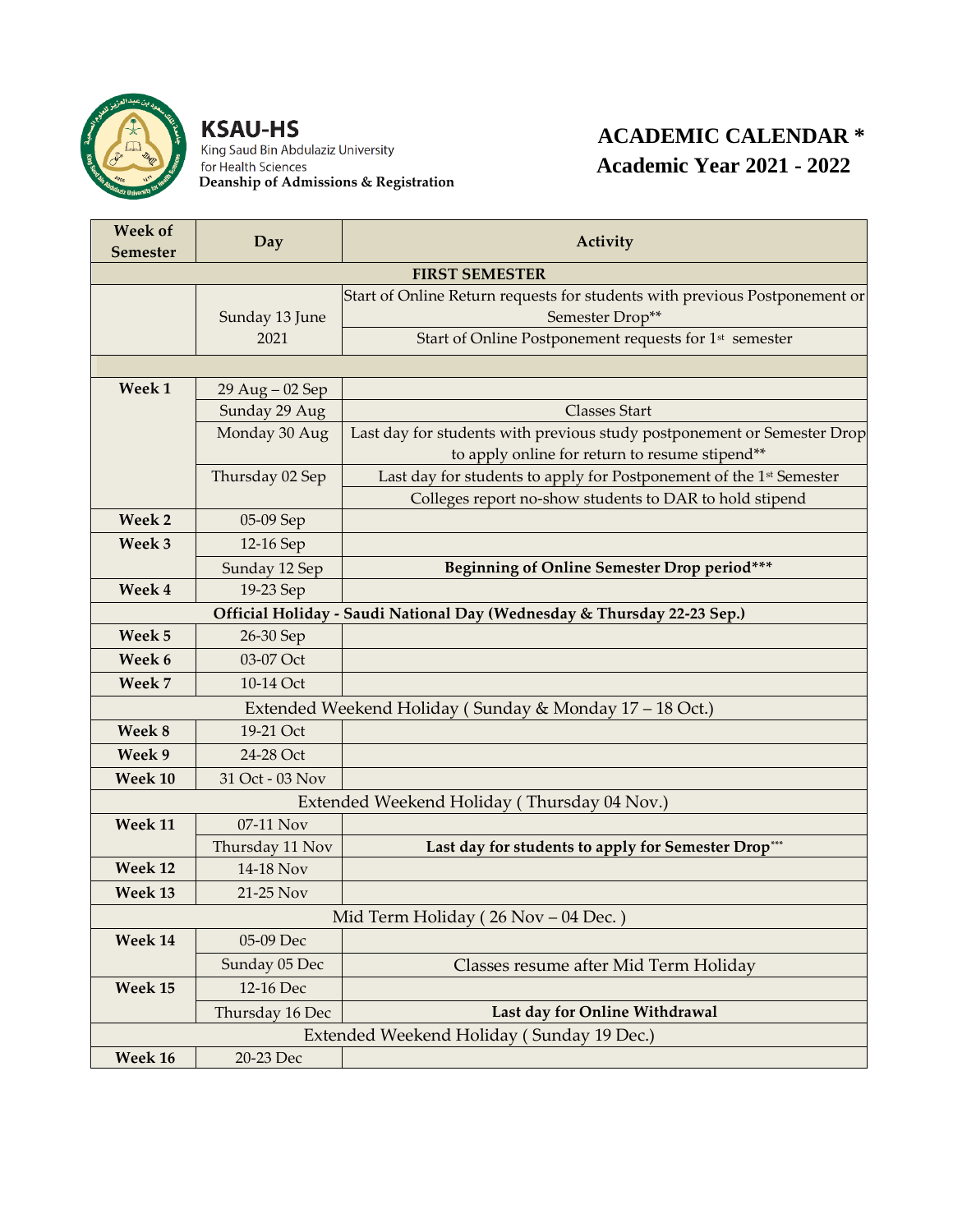| Week 17                                                      | 26-30 Dec       | <b>Final Exams</b>                                                              |  |  |  |
|--------------------------------------------------------------|-----------------|---------------------------------------------------------------------------------|--|--|--|
| Week 18                                                      | 02-06 Jan 2022  | <b>Final Exams</b>                                                              |  |  |  |
|                                                              | Tuesday 04 Jan  | Last day to submit to DAR Record Closure Requests for no-show students          |  |  |  |
| Student Break - Mid Year (07 - 15 Jan 2022)                  |                 |                                                                                 |  |  |  |
| 1 Week                                                       | 09 - 13 Jan     |                                                                                 |  |  |  |
| prior to 2nd<br>Semester                                     | Sunday 09 Jan   | Start of Online Postponement requests for 2nd semester                          |  |  |  |
|                                                              |                 | Start of Online Return requests for students with previous                      |  |  |  |
|                                                              |                 | postponement and semester drop**                                                |  |  |  |
|                                                              | Tuesday 11 Jan  | Last day for colleges to post grades on SIS                                     |  |  |  |
|                                                              | Thursday 13 Jan | <b>Resume of Online Withdrawal Requests</b>                                     |  |  |  |
| <b>SECOND SEMESTER</b>                                       |                 |                                                                                 |  |  |  |
| Week 1                                                       | 16-20 Jan       |                                                                                 |  |  |  |
|                                                              | Sunday 16 Jan   | Classes start                                                                   |  |  |  |
|                                                              | Monday 17 Jan   | Last day for students with study postponement or drop of previous               |  |  |  |
|                                                              |                 | semester to apply online for resuming study to resume stipend**                 |  |  |  |
|                                                              |                 | Last day for colleges to submit lists of students graduated by the end of the   |  |  |  |
|                                                              |                 | first semester                                                                  |  |  |  |
|                                                              | Thursday 20 Jan | Last day for students to apply for Postponement of the 2 <sup>nd</sup> Semester |  |  |  |
|                                                              |                 | Colleges report no-show students to DAR to hold stipend                         |  |  |  |
| Week 2                                                       | 23 - 27 Jan     |                                                                                 |  |  |  |
|                                                              | Thursday 27 Jan | Last day of Remedial/Resit Exams of first semester courses                      |  |  |  |
| Week 3                                                       | 30 Jan - 01 Feb |                                                                                 |  |  |  |
|                                                              | Sunday 30 Jan   | Beginning of Online Semester Drop period***                                     |  |  |  |
| Extended Weekend Holiday (Wednesday & Thursday 2-3 Feb.)     |                 |                                                                                 |  |  |  |
| Week 4                                                       | $06 - 10$ Feb   |                                                                                 |  |  |  |
| Week 5                                                       | 13-17 Feb       |                                                                                 |  |  |  |
| Week 6                                                       | 20 - 22 Feb     |                                                                                 |  |  |  |
| Extended Weekend Holiday (Wednesday & Thursday 23 - 24 Feb.) |                 |                                                                                 |  |  |  |
| Week 7                                                       | 27 Feb - 03 Mar |                                                                                 |  |  |  |
| Week 8                                                       | 06-10 Mar       |                                                                                 |  |  |  |
|                                                              |                 | Mid Term Holiday (11-19 Mar.)                                                   |  |  |  |
| Week 9                                                       | 20-24 Mar       |                                                                                 |  |  |  |
|                                                              | Sunday 20 March | Classes resume after Mid Term Holiday                                           |  |  |  |
| Week 10                                                      | 27 - 31 Mar     |                                                                                 |  |  |  |
| Week 11                                                      | $03 - 07$ Apr   |                                                                                 |  |  |  |
| Week 12                                                      | 10-14 Apr       |                                                                                 |  |  |  |
|                                                              | Thursday 14 Apr | Last day for students to apply for Semester Drop***                             |  |  |  |
| Week 13                                                      | 17-21 Apr       |                                                                                 |  |  |  |
| Week 14                                                      | 24-25 Apr       |                                                                                 |  |  |  |
| Eid Al Fitr Holiday (26 April - 07 May 2022)                 |                 |                                                                                 |  |  |  |
|                                                              | 08-12 May       |                                                                                 |  |  |  |